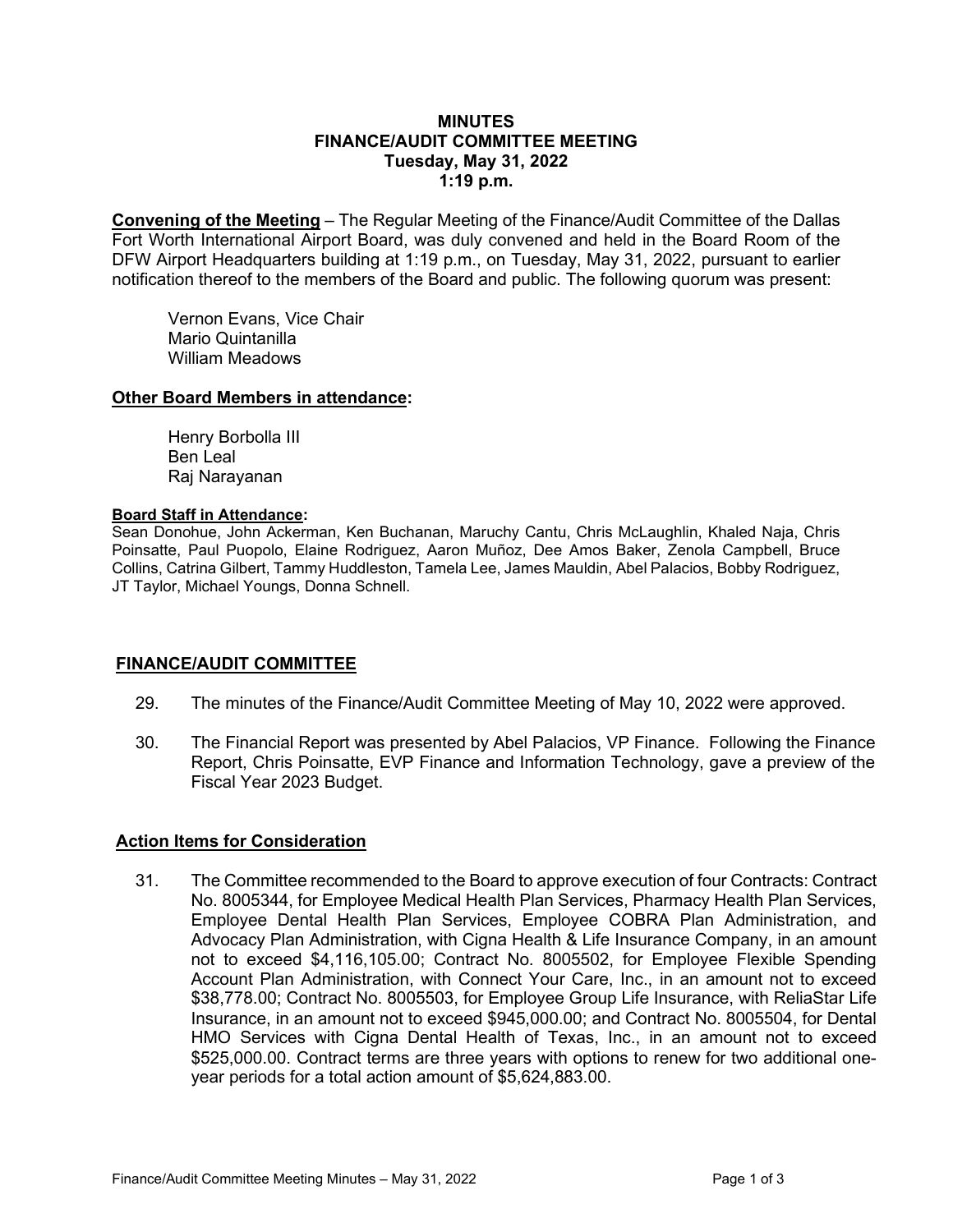- 32. The Committee recommended to the Board to approve an increase and extension to Contract No. 8005134, for Insurance Broker of Record Services, with Willis of Texas, Inc. (Willis Towers Watson Insurance Services West, Inc.), of Addison, Texas, in an amount not to exceed \$124,000.00, for a revised not to exceed Contract amount of \$744,000.00.
- 33. The Committee recommended to the Board to approve execution of a Reimbursement Agreement with American Airlines, Inc. (AA) for the installation of Baggage Information Display System (BIDS) Monitors for the Baggage Handling System (BHS) Improvements, in an amount not to exceed \$1,403,387.70.
- 34. The Committee recommended to the Board to approve the form of the Preliminary Official Statement, prepared in connection with the sale of the Dallas Fort Worth International Airport Joint Revenue Bonds issued under the 63rd Supplemental Bond Ordinance and authorize the Authorized Officers to take any necessary actions in connection with the sale of the Bonds.
- 35. The Committee recommended to the Board to approve the use of \$10 million Board Contingency to cover part of the incremental debt service cost of the 2022A bond issuance.
- 36. The Committee recommended to the Board to approve execution of Contract No. 7007208, for Network Access Control Maintenance and Support, with Netsync Network Solutions, in an amount not to exceed \$448,381.39, for the one-year term of the Contract, with options to renew for four additional one-year periods.
- 37. The Committee recommended to the Board to approve an increase to Contract No. 8005399, for Digital Twin Platform, with Willow Technologies, LLC, of New York, New York, in an amount not to exceed \$1,877,118.00, for a revised not to exceed Contract amount of \$4,648,514.00.
- 38. The Committee recommended to the Board to approve execution of Contract No. 8005507, for Customer Relationship Management Software & Services, with Carahsoft Technology Corp of Reston, Virginia, in an amount not to exceed \$2,217,288.18, for the initial one-year term of the Contract, with options to renew for four additional one-year periods.

## **Closed Session**

- 39. In accordance with the provisions of Section 551.089 of the Texas Government Code, a closed session was held for the purpose of deliberating network security information as described in the Texas Government Code, chapter 2059.055(b).
	- a) Cyber Liability and Technology Errors & Omissions Liability Insurance Policies